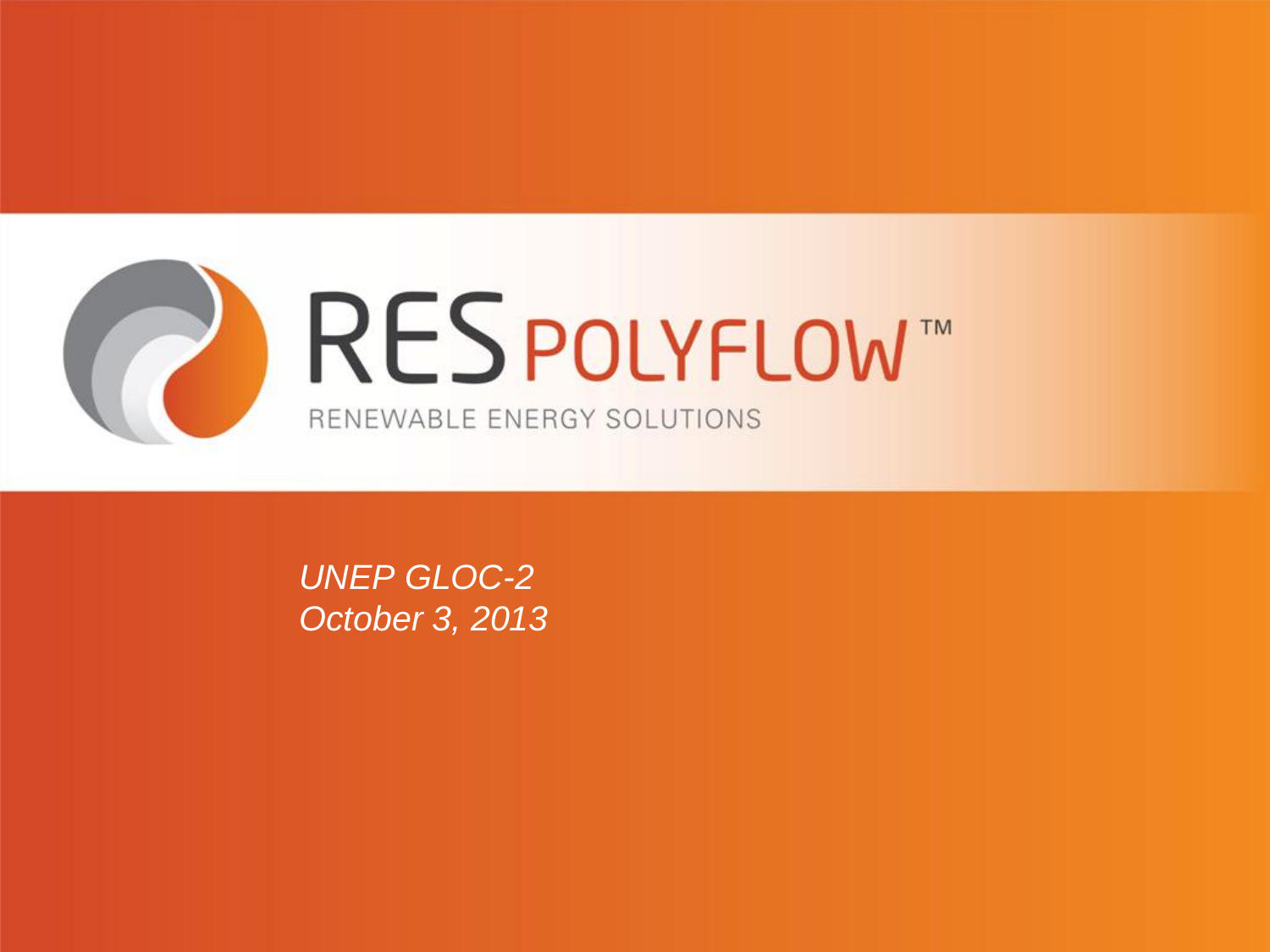# This Is An Issue That Confronts Us All Where We Live





Microbeads from Cosmetics Disposal in Great Lakes

5 Gyres Institute *Placemaking 101*

#### RES Polyflow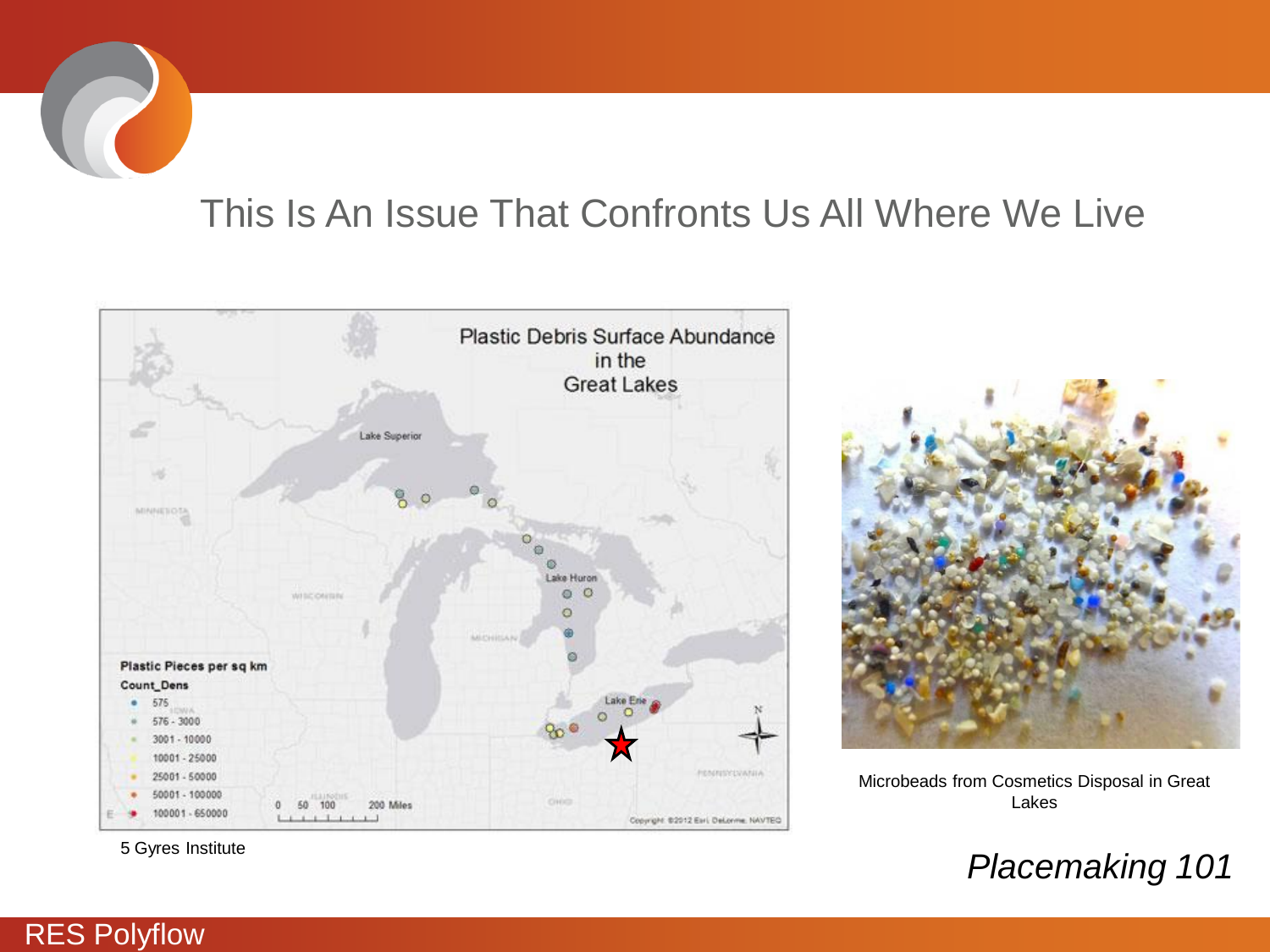# Yet We Tend To Put Things Into Tidy Boxes

| <b>Resin</b>   | <b>Core Polymer Component</b>            | <b>Common Examples</b>                                |
|----------------|------------------------------------------|-------------------------------------------------------|
| Code           |                                          |                                                       |
|                | PET / PETE polyethylene<br>terephthalate | Water / Soda / Juice Bottles, Food Packaging          |
| $\overline{2}$ | HDPE high density polyethylene           | Milk Jugs, Rigid Bottles, Yoga Cups, Paint Buckets,   |
|                |                                          | <b>Grocery Bags</b>                                   |
| $\mathcal{Z}$  | <b>PVC</b> polyvinyl chloride            | Blister Packaging, Plumbing, Outdoor Furniture, Pools |
| $\overline{4}$ | LDPE/LLDPE low density                   | Foam Wrap, Bubble Wrap, Stretch Wrap, Sheet Film      |
|                | polyethylene                             |                                                       |
| $\overline{5}$ | PP polyproyelene                         | Jar Lids, Bottle Caps, Tarpaulins, Housewares         |
| 6              | <b>PS</b> polystyrene                    | Styrofoam, Packing Peanuts, Dinnerware, Cups          |
| $\tau$         | Other complex                            | Tires, Carpet, Hose, Toys, Shoes, eWaste, ASR, Belts  |

SPI Resin Code Chart

#### RES Polyflow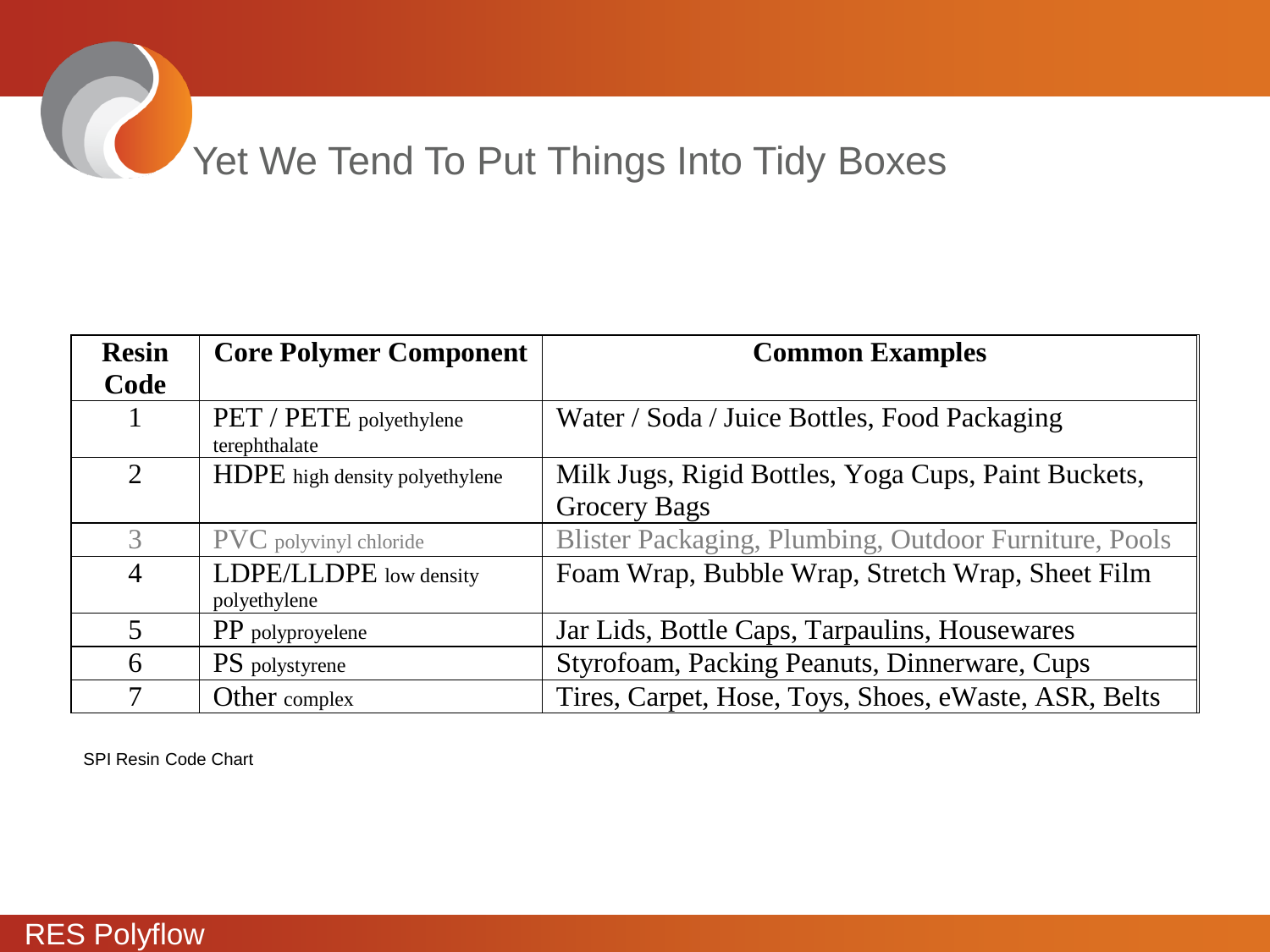And Surround Ourselves With Human Centered Solutions

*Single Stream Recycling Dirty MRFs Landfills Litter Export Conversion Split Stream Recycling Upcycling Reuse Downcycling Zero Waste Green Chemistry Pay To Throw EPR Closed Loop*

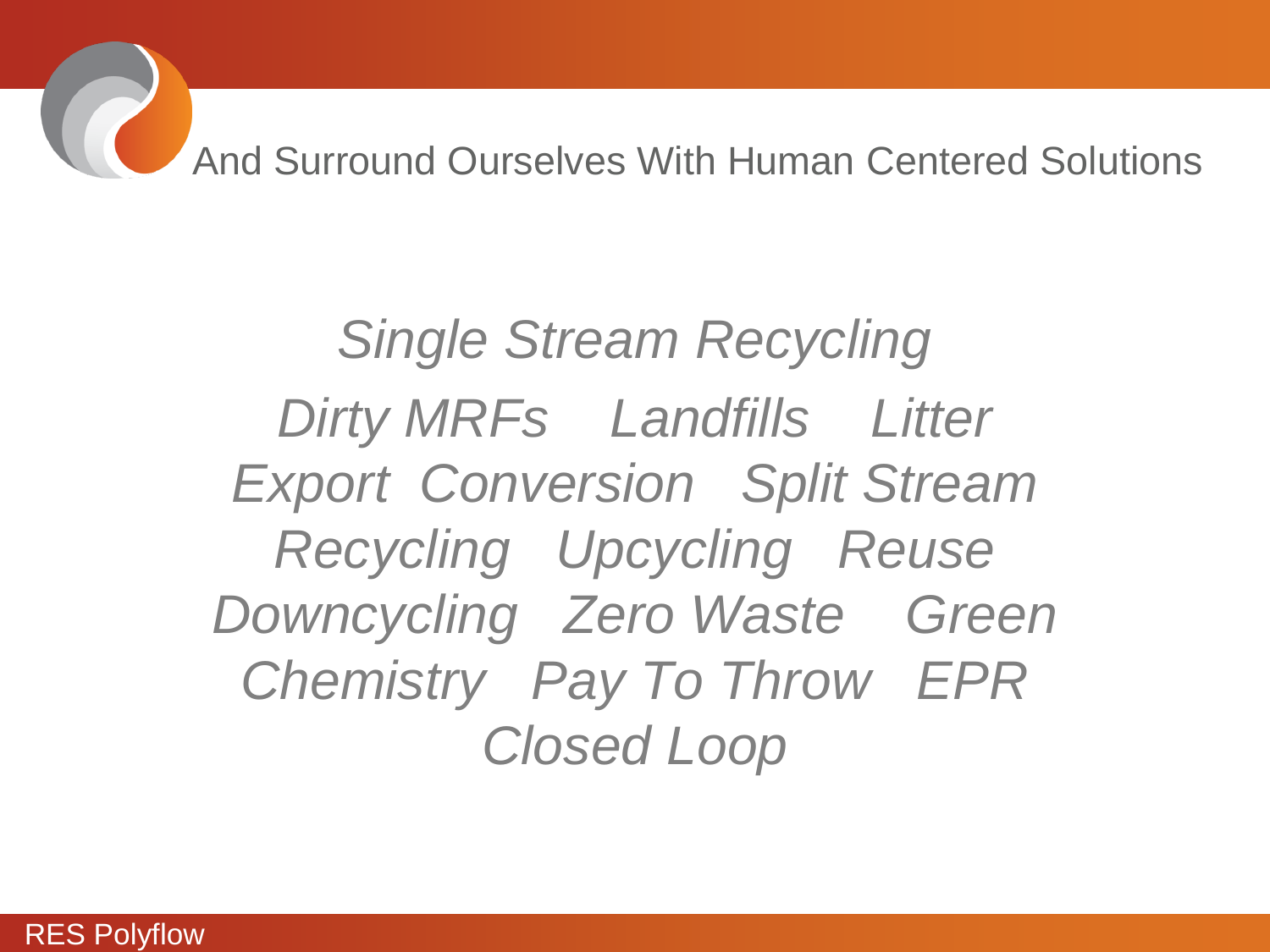# Here Is RES Polyflow's Solution •60 Tons of



Perry, Ohio facility

End Of Life Plastic per Day per Vessel

•288 barrels of Light Hybrocarbom Rich Fuel Created per Day per Vessel

•Small footprint, less than 5 acres required

•Scalable

#### RES Polyflow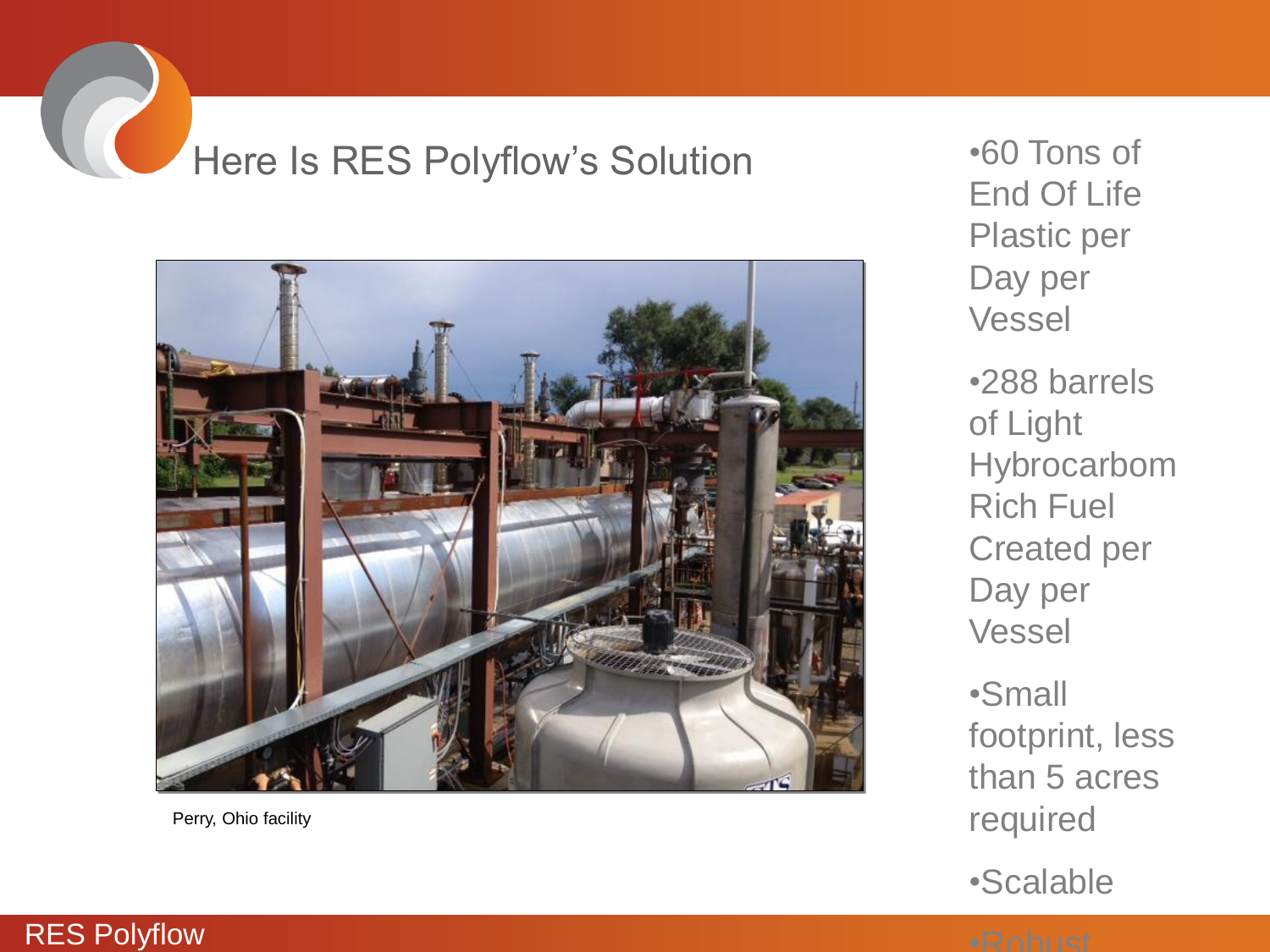

## Unfortunately, We are An Early Stage / Land Based Energy Recovery Technology

#### Fortunately, We Offer Huge Promise (like everyone on this panel)



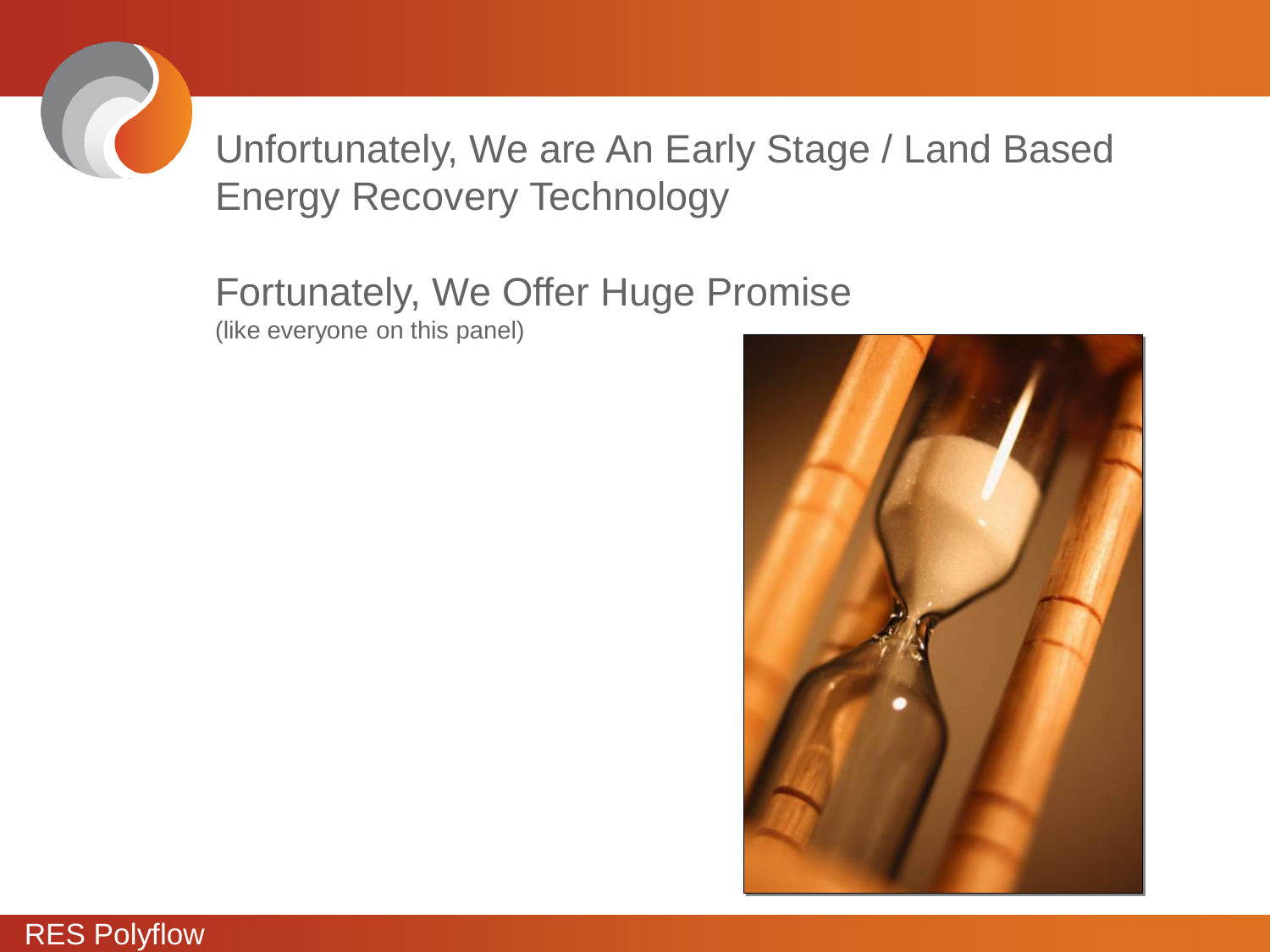

### So What Do We Do In The Meantime?

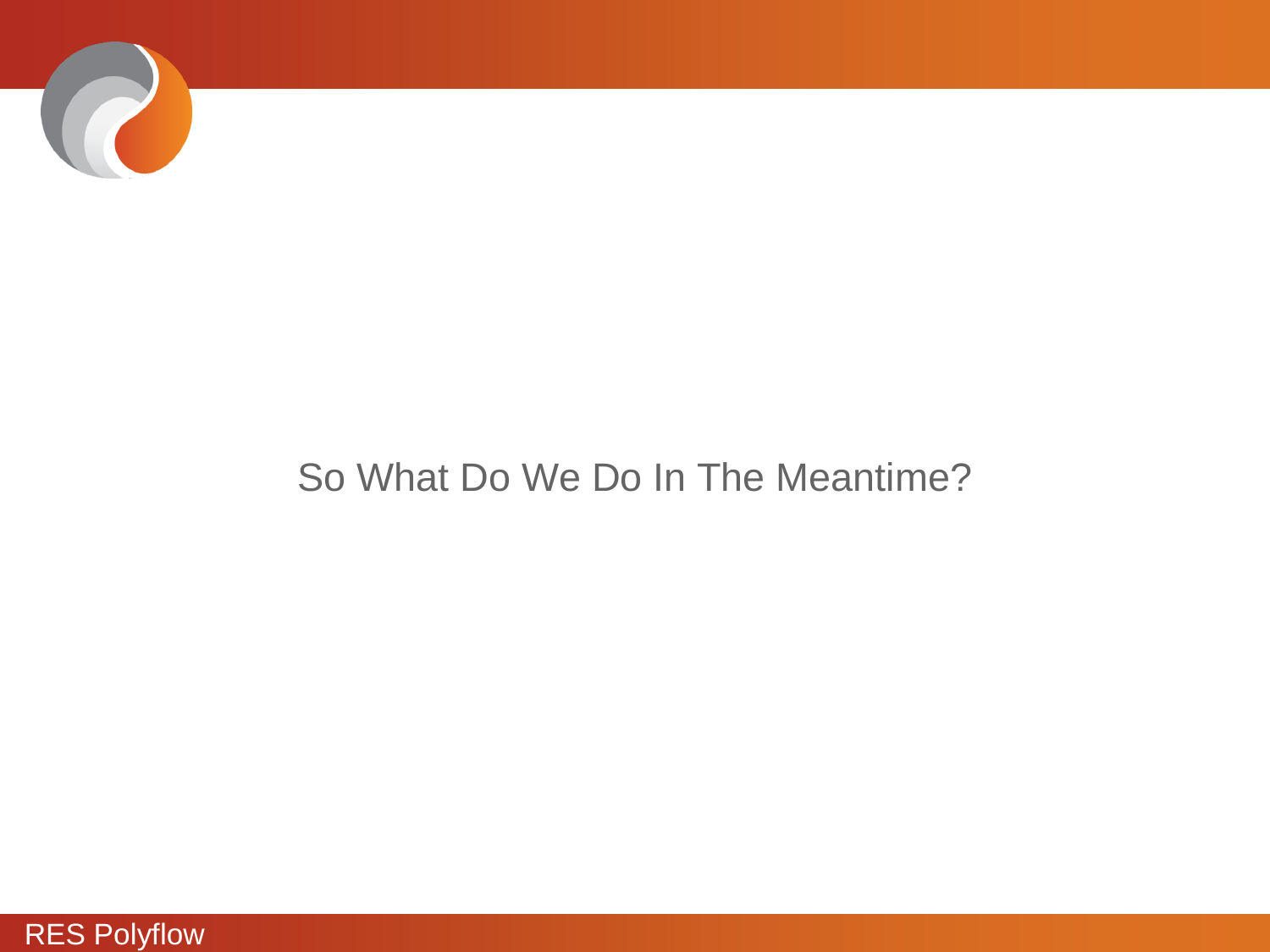

### Dream Design Collaborate Share

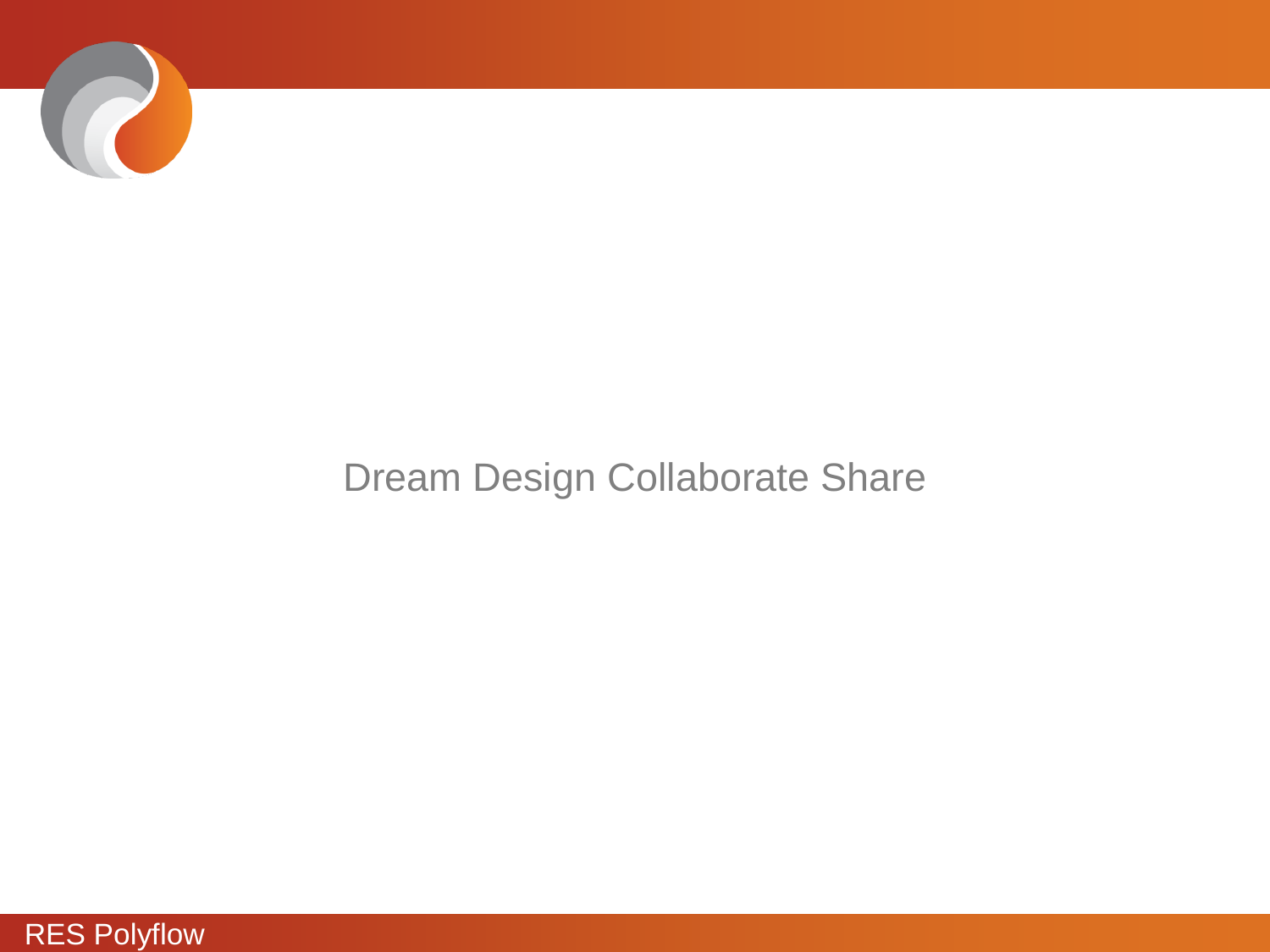

# Landfill = btu warehouse Ocean = btu warehouse with conveyers

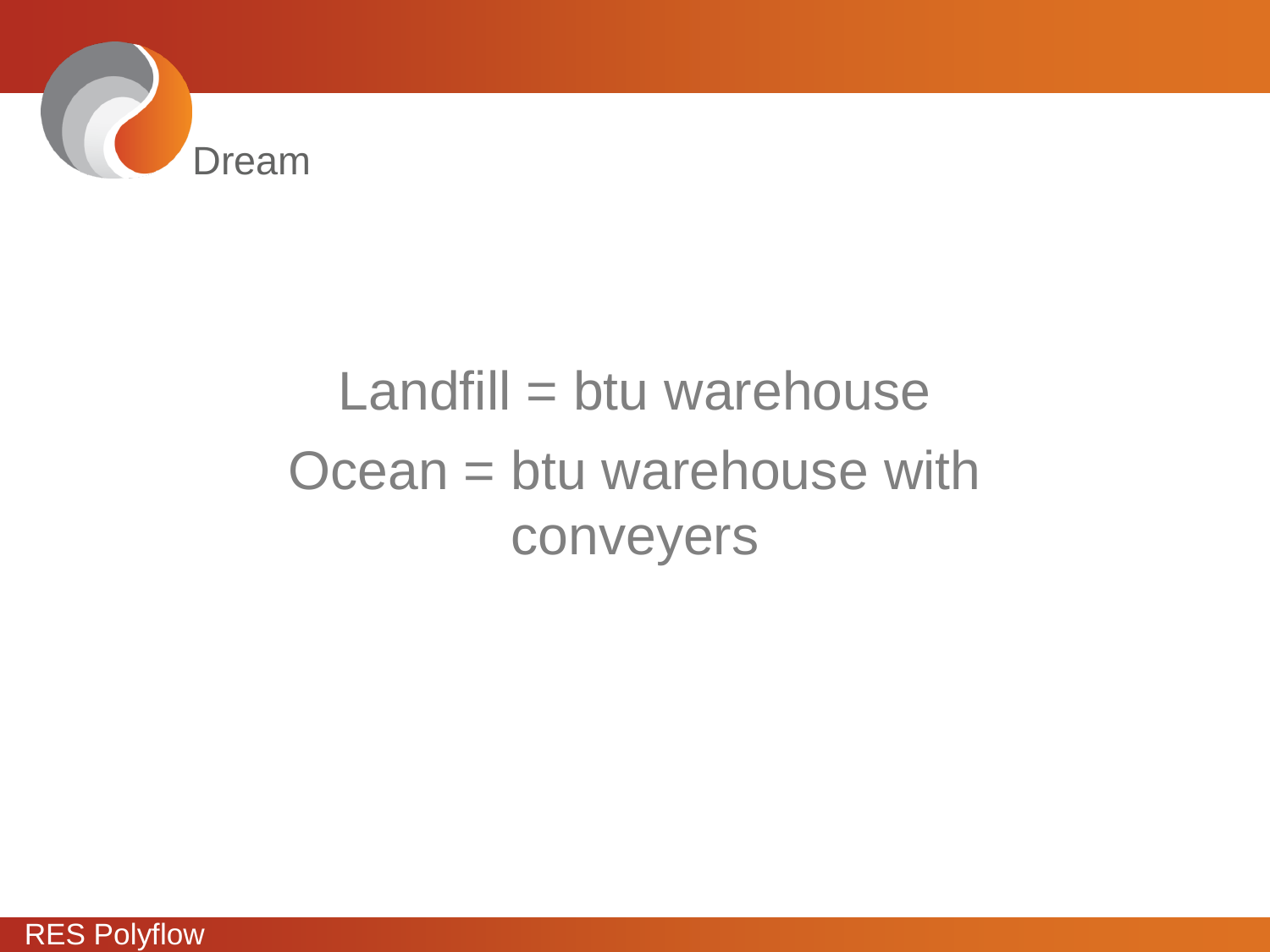

#### "The first signal of human intention is design"  $\sim$  William McDonough



Boyan Slat - Ocean Cleanup Foundation

http://boyanslat.com

RES Polyflow



Manta Ray - Nature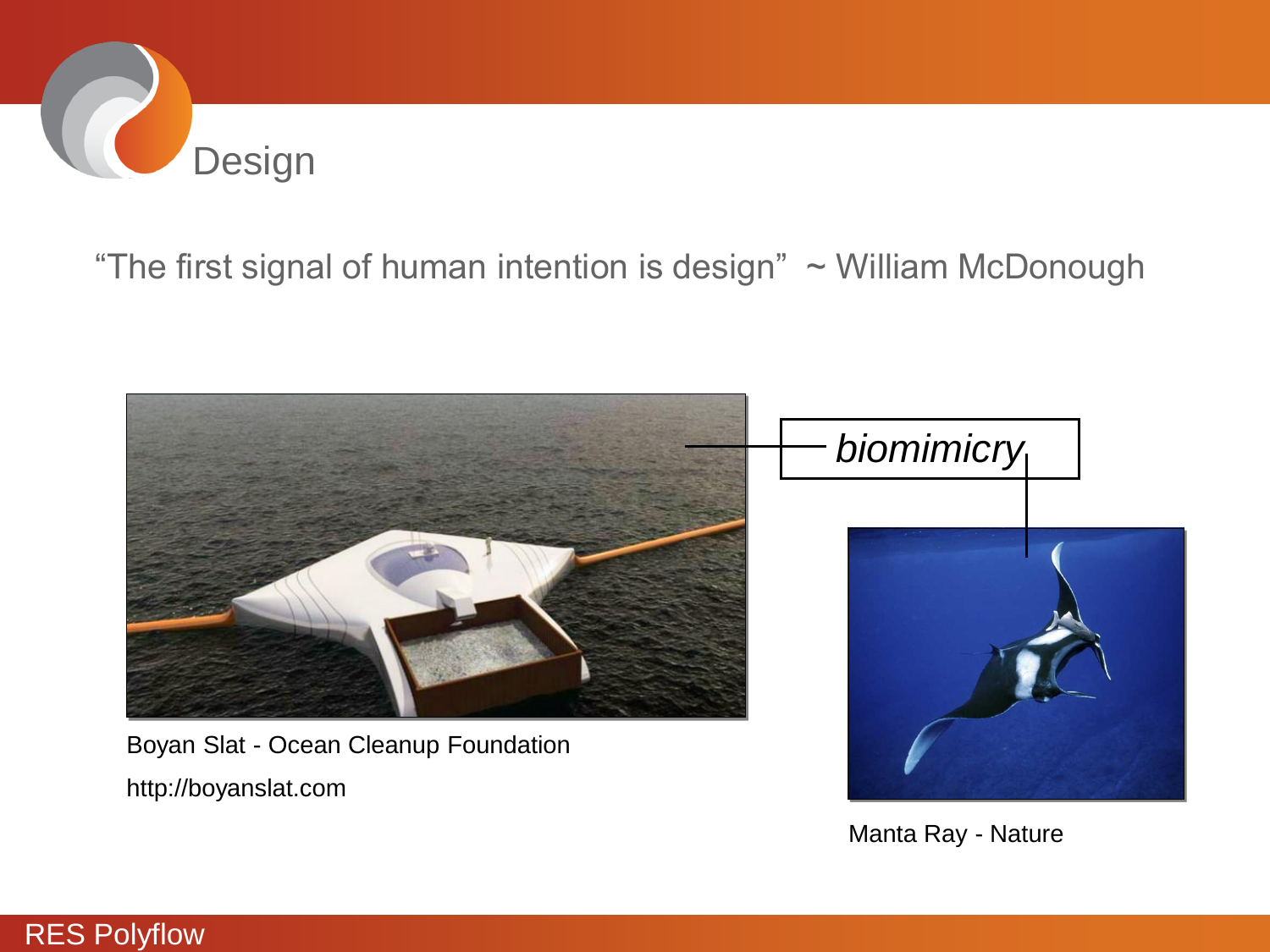

## **Hyperlocally**





#### RES Polyflow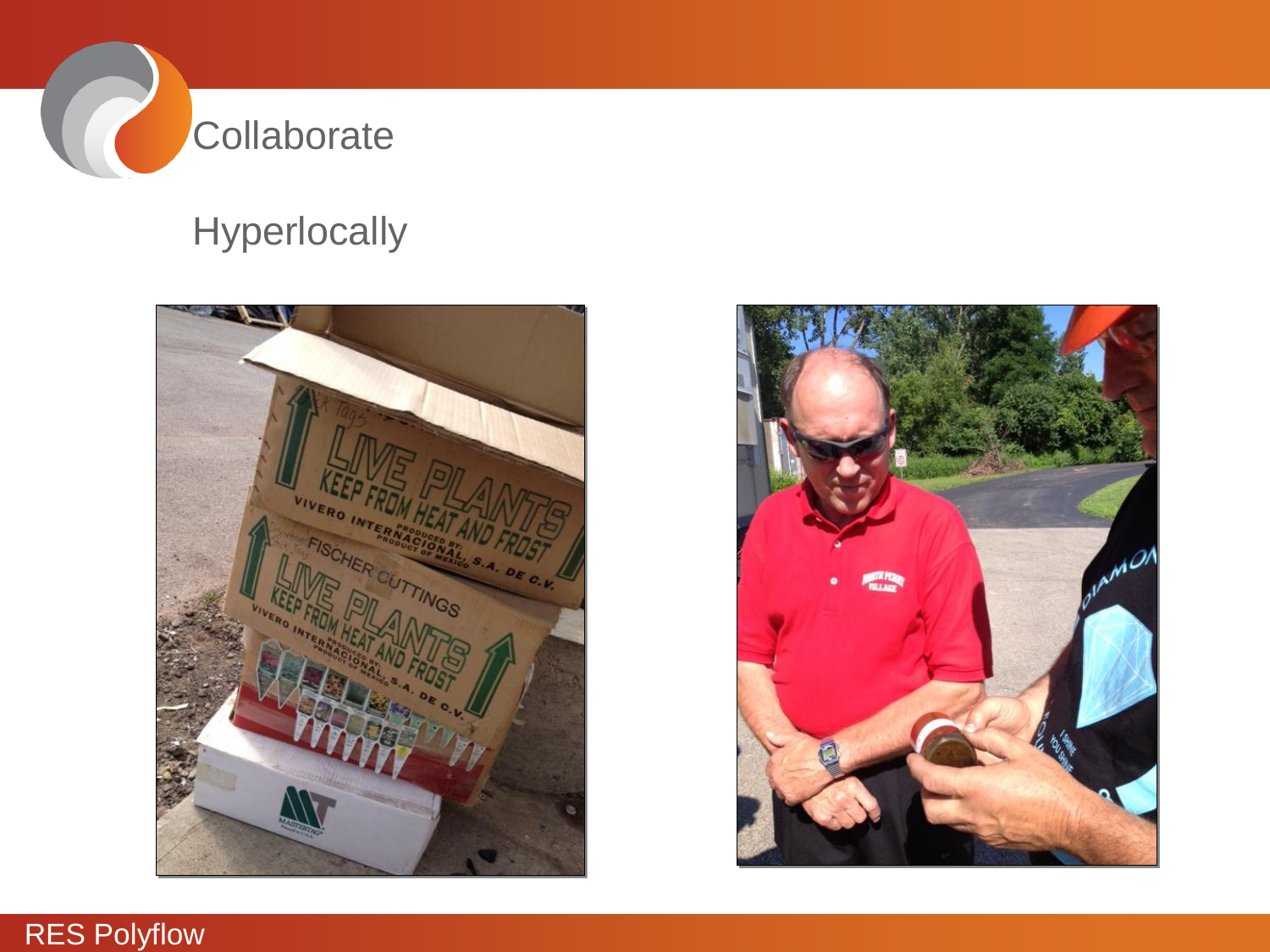

# Talk About What You Learned This Week